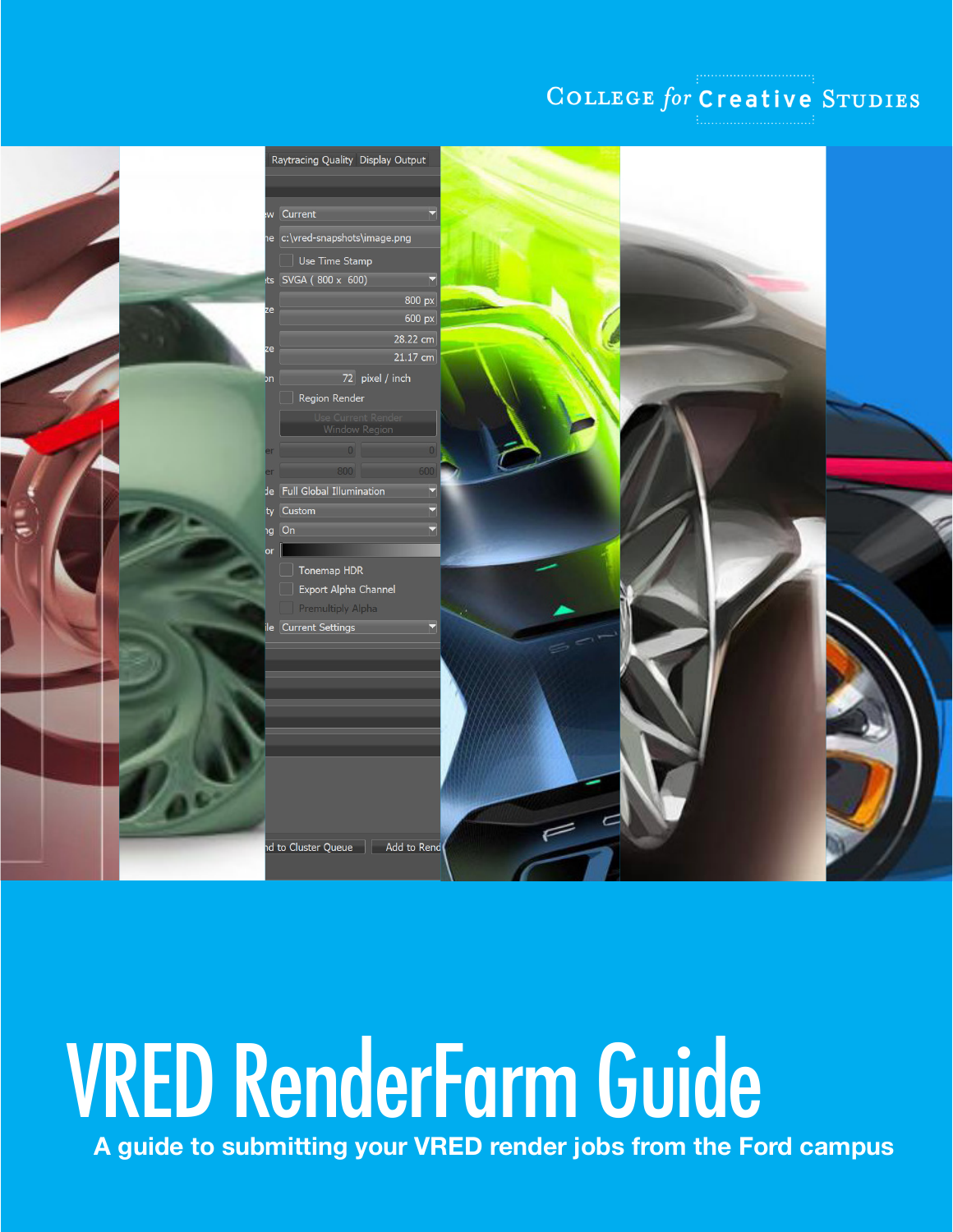### **VRED RenderFarm Instructions: Ford Campus only**

Before you can use the **VRED RenderFarm** for the first time, you need to arrange a meeting to be given access to the farm.

Please contact **Sue Day** at **sday@collegeforcreativestudies.edu** or **David Gerlach** at **dgerlach@collegeforcreativestudies.edu** to schedule a time to meet.

*Note: You can only submit VRED RenderFarm jobs from the Ford campus.*

#### ••

In the Ford Campus 24-hour lab (**C201**), log on to a PC computer. Navigate to the **Shared** -> **Trans Design** -> **VRED\_Render** folder.

In the **VRED\_Render** folder, make a new folder and rename it using your CCS username. (ie. jdoe.)

Copy your file, and any supporting files, to be rendered into the folder you just made.

••

On the computer, launch **VRED Pro** and open your VRED file from the **VRED\_Render** folder.

Once open, use the following steps to send your file to the **VRED Renderfarm**:

Click on the **Rendering** drop-down menu and select **Cluster Manager**. The **Cluster Manager** login window will appear.

In the **Server** field put in this **IP address**: **172.16.136.8**.

Then enter your username and password. Click **Login**.

Once logged in, the **Cluster Manager** window will open. Close it for now.





| لمنادر المتعاطف المتعاطفات<br>Rendering Window        |                                                                                        |
|-------------------------------------------------------|----------------------------------------------------------------------------------------|
| Final Render Pass<br>Cluster                          |                                                                                        |
| <b>Cluster Manager</b><br><b>PBAR</b><br>Render Layer | Server 172.16.136.8<br>User name wbee<br>Password <b>O</b><br>Change password<br>Login |

e (senesis vnh = Auto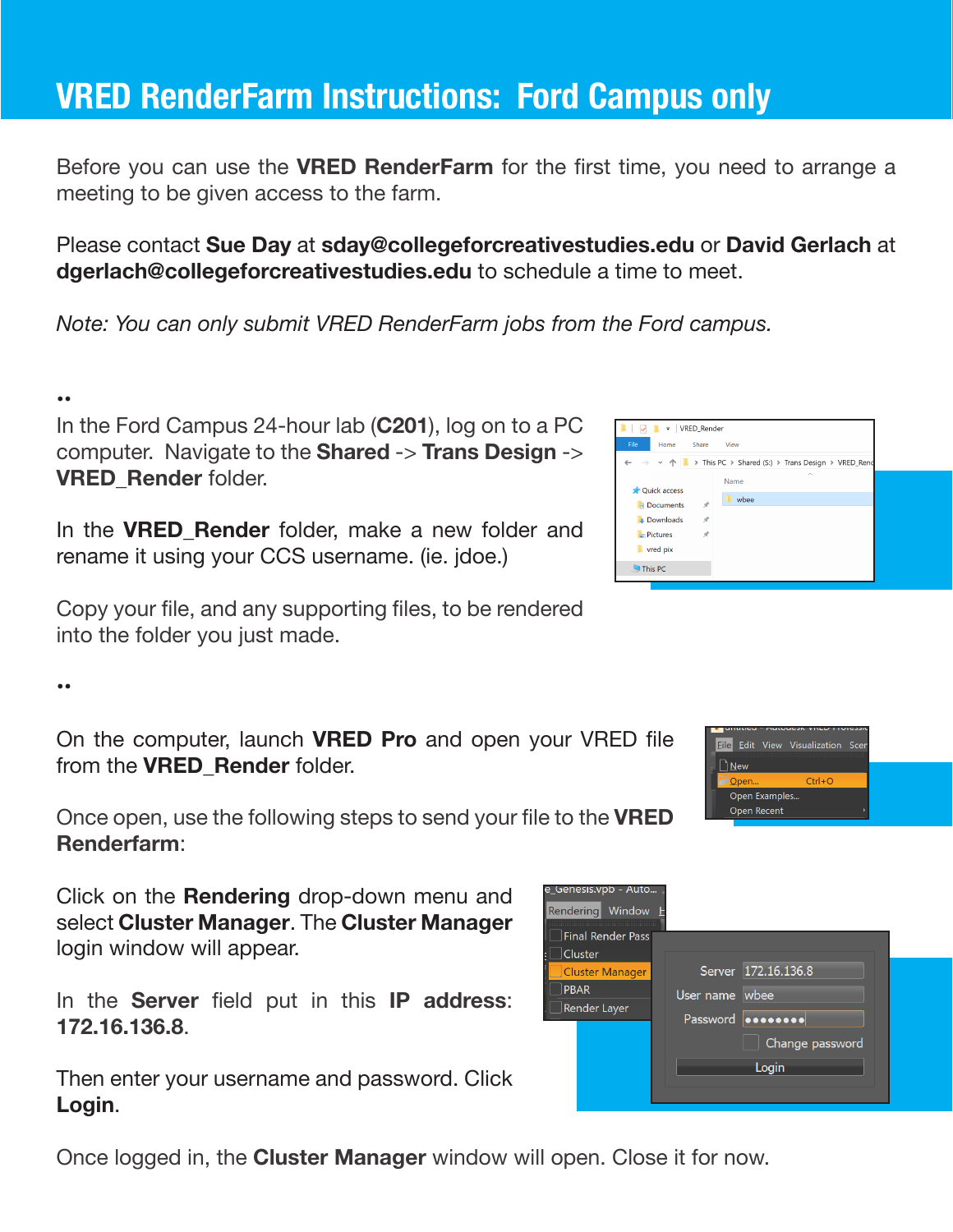Click the **Rendering** drop-down menu again and select **Render Settings**.

Make sure all of your settings are correct in the **Render Settings** window.

To help avoid a back log of jobs on the render farm please set your render settings and render one frame on local computer to see if you are happy with those settings. Adjust as needed.

When you are sure your render settings are correct, then click **Send to Cluster Queue**.

Open the **Cluster Manager** window again and you should see your file under the **Jobs** tab.

Your job is now submitted.

| Rendering Window Help    |                                 |                                                                |        |
|--------------------------|---------------------------------|----------------------------------------------------------------|--------|
| <b>Final Render Pass</b> | Render Settings                 |                                                                |        |
| Cluster                  | <b>Quality Settings Presets</b> | File Output General Settings Raytracing Quality Display Output |        |
| <b>Cluster Manager</b>   | Image                           |                                                                |        |
| <b>PBAR</b>              |                                 | View Current                                                   |        |
| Render Layer             |                                 | Filename c:\vred-snapshots\image.png                           | E      |
| <b>Render Queue</b>      |                                 | Use Time Stamp                                                 |        |
| <b>Render Settings</b>   |                                 | Image Size Presets SVGA (800 x 600)<br>≂                       |        |
| <b>Surface Analysis</b>  | <b>Image Size</b>               | 800 px<br>600 px                                               |        |
|                          |                                 | 28.22 cm                                                       |        |
|                          | <b>Printing Size</b>            | 21.17 cm                                                       |        |
|                          | Resolution                      | 72 pixel / inch                                                |        |
|                          |                                 | Region Render                                                  |        |
|                          |                                 | <b>Window Region</b>                                           |        |
|                          | <b>Upper Left Corner</b>        | $\Omega$                                                       |        |
|                          | <b>Lower Right Corner</b>       |                                                                |        |
|                          |                                 | Render Mode Full Global Illumination                           |        |
|                          | Render Quality Custom           |                                                                |        |
|                          | Supersampling On                |                                                                |        |
|                          | <b>Background Color</b>         |                                                                |        |
|                          |                                 | Tonemap HDR<br>Export Alpha Channel                            |        |
|                          |                                 | Premultiply Alpha                                              |        |
|                          |                                 | <b>ICC Profile Current Settings</b>                            |        |
|                          | <b>Meta Data</b>                |                                                                |        |
|                          | <b>Renderpasses</b>             |                                                                |        |
|                          | <b>Animation</b>                |                                                                |        |
|                          | Cluetor                         |                                                                |        |
|                          |                                 |                                                                |        |
|                          | Send to Cluster Queue           |                                                                |        |
|                          |                                 |                                                                |        |
|                          |                                 |                                                                |        |
|                          |                                 | Send to Cluster Queue Add to Render Queue                      | Render |
|                          |                                 |                                                                |        |

| <b>EED</b> Cluster Manager |                                                                                                                       |                                                                            |  |                     |          |           |      | 0 <sub>0</sub> |
|----------------------------|-----------------------------------------------------------------------------------------------------------------------|----------------------------------------------------------------------------|--|---------------------|----------|-----------|------|----------------|
|                            |                                                                                                                       | Bill Bookings III Resources <b>Company of Setup</b>                        |  |                     |          |           |      |                |
|                            | Job queue Ford_VREDFarm $\blacktriangledown$ Filter All jobs $\blacktriangledown$ Processing ends at 2019.05.11 23:59 |                                                                            |  |                     |          |           |      |                |
|                            | Preview Created                                                                                                       |                                                                            |  | User Project Status | Progress |           |      |                |
| <b>FO</b>                  |                                                                                                                       | 2019.04.09 13:05 wbee                                                      |  | Running             | 0%       | Rendering |      |                |
| $\bullet$                  |                                                                                                                       | 2019.04.09 13:05 sday                                                      |  | Waiting             |          |           |      |                |
|                            |                                                                                                                       |                                                                            |  |                     |          |           |      |                |
|                            |                                                                                                                       |                                                                            |  |                     |          |           |      |                |
|                            |                                                                                                                       |                                                                            |  |                     |          |           |      |                |
|                            |                                                                                                                       |                                                                            |  |                     |          |           |      |                |
|                            |                                                                                                                       | Collect Add render in a Add queue IIII Add sequences in Remove Abort Start |  |                     |          |           | Stop | X Logoff       |
|                            |                                                                                                                       |                                                                            |  |                     |          |           |      |                |
|                            |                                                                                                                       |                                                                            |  |                     |          |           |      |                |

Exit **VRED Pro**. Do not reopen your file from the **VRED\_Render** folder until your file has finished rendering. You can reopen **VRED Pro** and work on other files that are not being rendered.